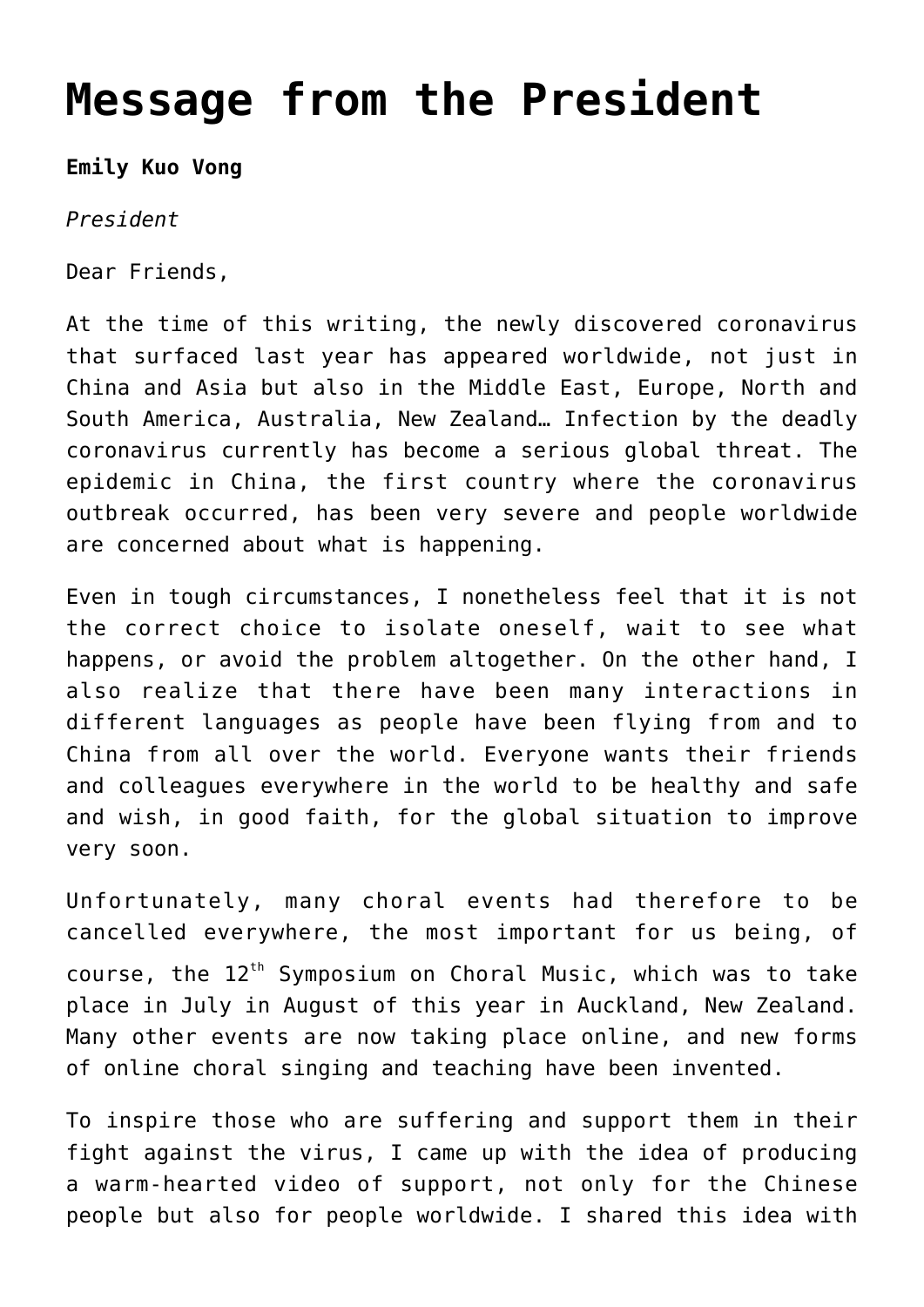our colleagues and conductors, and I was very surprised and happy to receive their immediate agreement with this proposal.

Thus the International Federation for Choral Music (IFCM) has joined up with the International Cultural Center (ICC) of Monte Real in Portugal and strived to call on many friends from the entire choral community to send the warmest of greetings and best of wishes to the Chinese people. We believe that all kind-hearted, brave people worldwide can reach out to each other via choral music, also encouraging each other with firm hopes and warming each other with the deepest love through this touching video entitled "A World Filled With Love • Colorful Voices • 5G Linking to the World".

In this video, we also invited Prof. Tian Xiaobao, one of the most famous conductors in China, to record a video clip at his home in Wuhan, where the epidemic situation was, at that time, at its worst in China. His optimistic emotions have encouraged many people. As conductor, Ms. Hu Manxue leads her singers in the Shenzhen Lily Girls Choir as they sing a beautiful song for this video.

In the days following the video's launch on social media, including the IFCM media channels, CCTV social media platform, China Culture website, and other main media platforms, e.g. Facebook, it has been followed, subscribed to, and forwarded by a huge number of people worldwide, and this number increases sharply every day. At the same time, our IFCM colleagues have shared it multiple times worldwide via their social networks and made many moving comments about it.

I appreciate all the support provided to produce this video, as well as your inspiring messages, your reliability, and the exciting choral activities for connecting cultures and joining hands in solidarity. I believe this video is not only meaningful to Chinese people but also shows the power of heartfelt choral singing to connect all of us. I am very proud of all our colleagues and the IFCM organization, which is